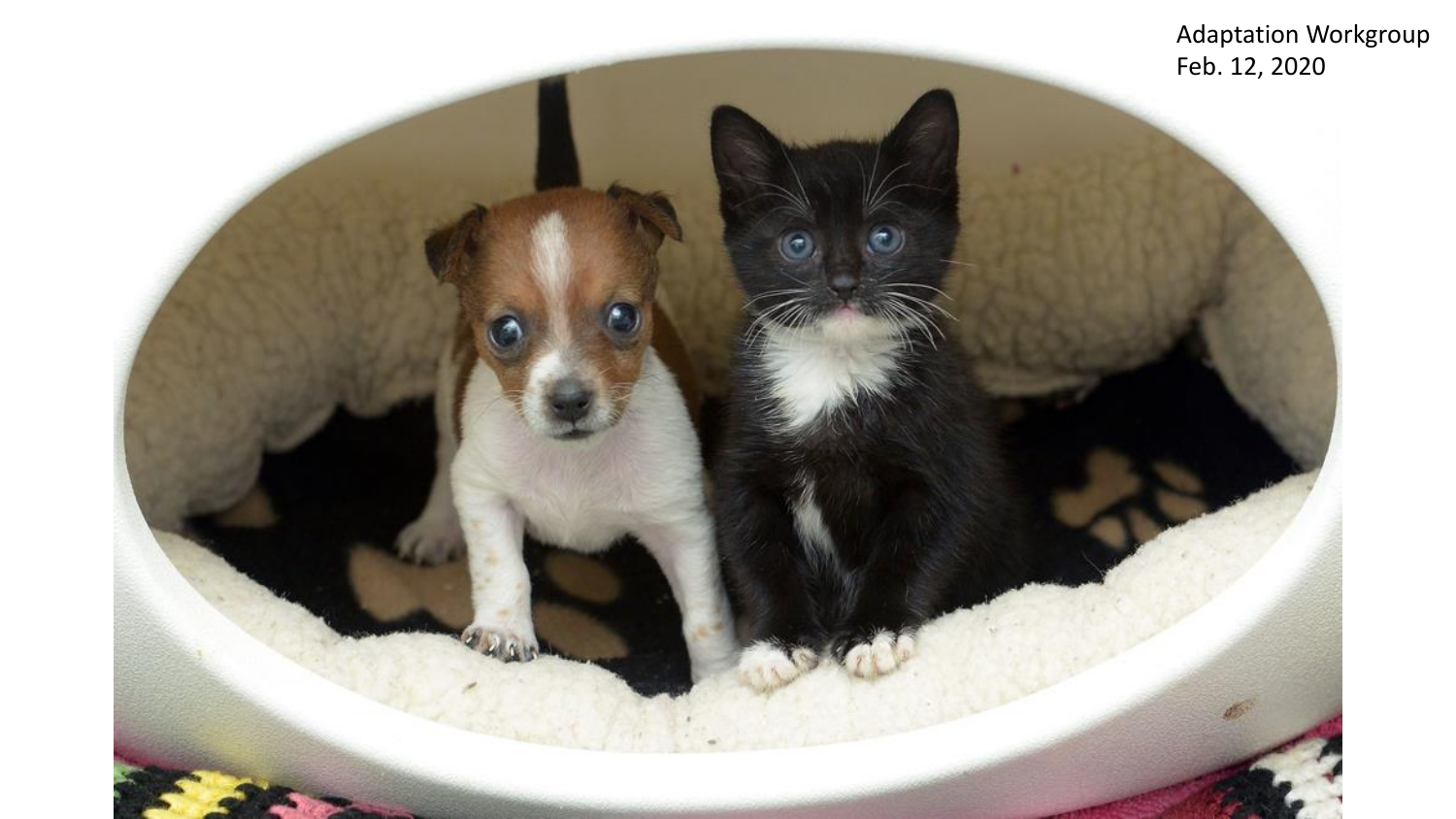#### Adaptation Framework

- Montgomery County is already experiencing the effects of climate change.
- To promote resilience comprehensively, the County must put a "climate change lens" over hazard mitigation, natural resource management, human health plans and other responsibilities.
- The adaptation recommendations follow a dual path of acting today based on the best information available, while developing better assessments and plans for future impacts,
- Focus is on the most vulnerable people and communities.
- Recommendations build on existing hazard mitigation and other planning and operations already underway.
- Some County plans and operations will require modifications and, in some cases, extensions, to respond to more significant and variable climate-driven hazards and to integrate climate adaptation deeper into County activities.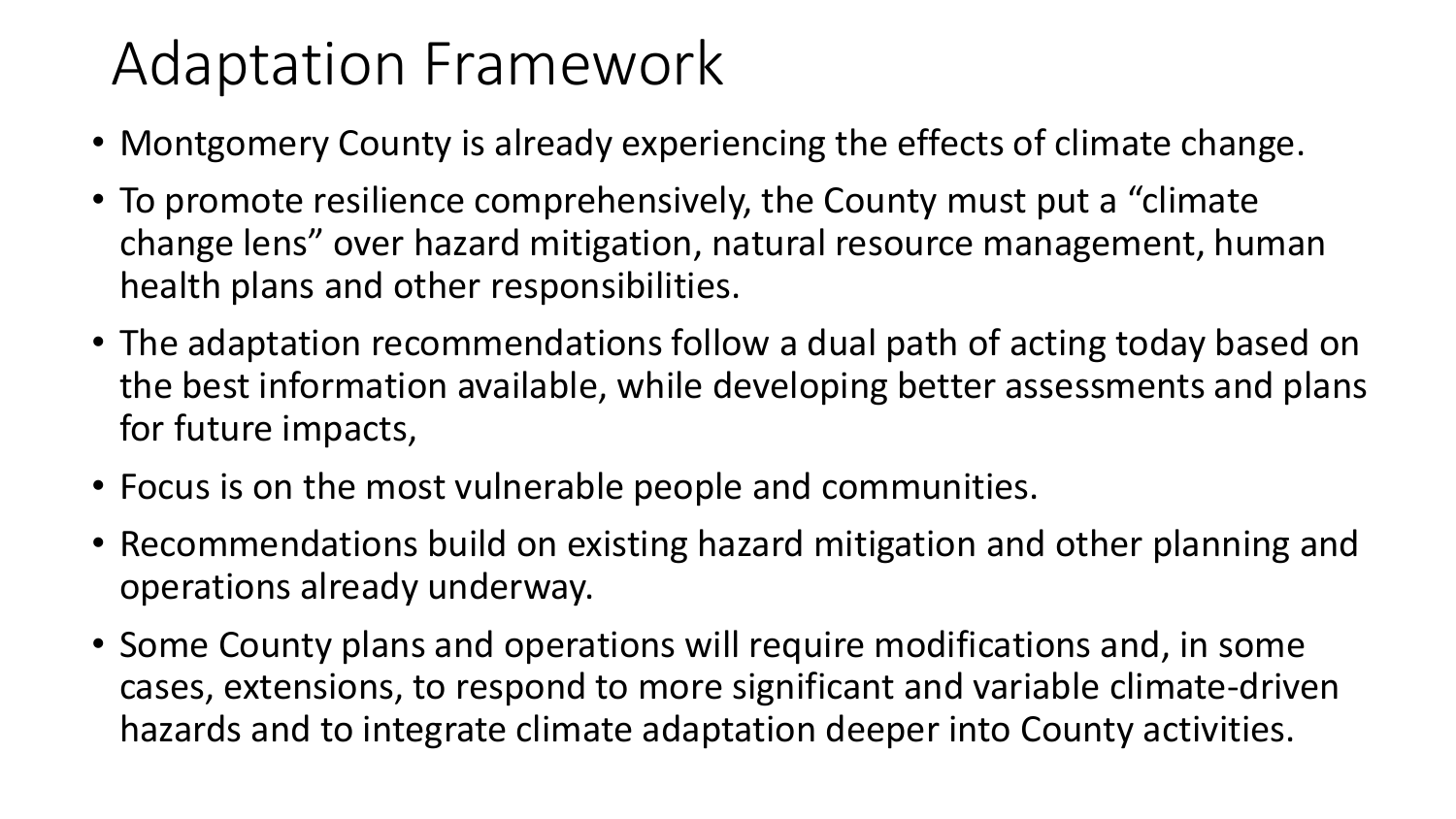# Getting to Resilience: The big picture

- Prioritize the most vulnerable
- Prepare for hotter summers
- Build resilience to more intense rain and wind storms
- Protect public health (vector borne, water borne, food, heat, mold, auto accidents….)
- Protect drinking water supplies
- Protect and enhance our natural resources and agriculture
- Leverage the economy; finance and incentivize adaptation
- Educate and inform
- Update county codes, strategies, operations, data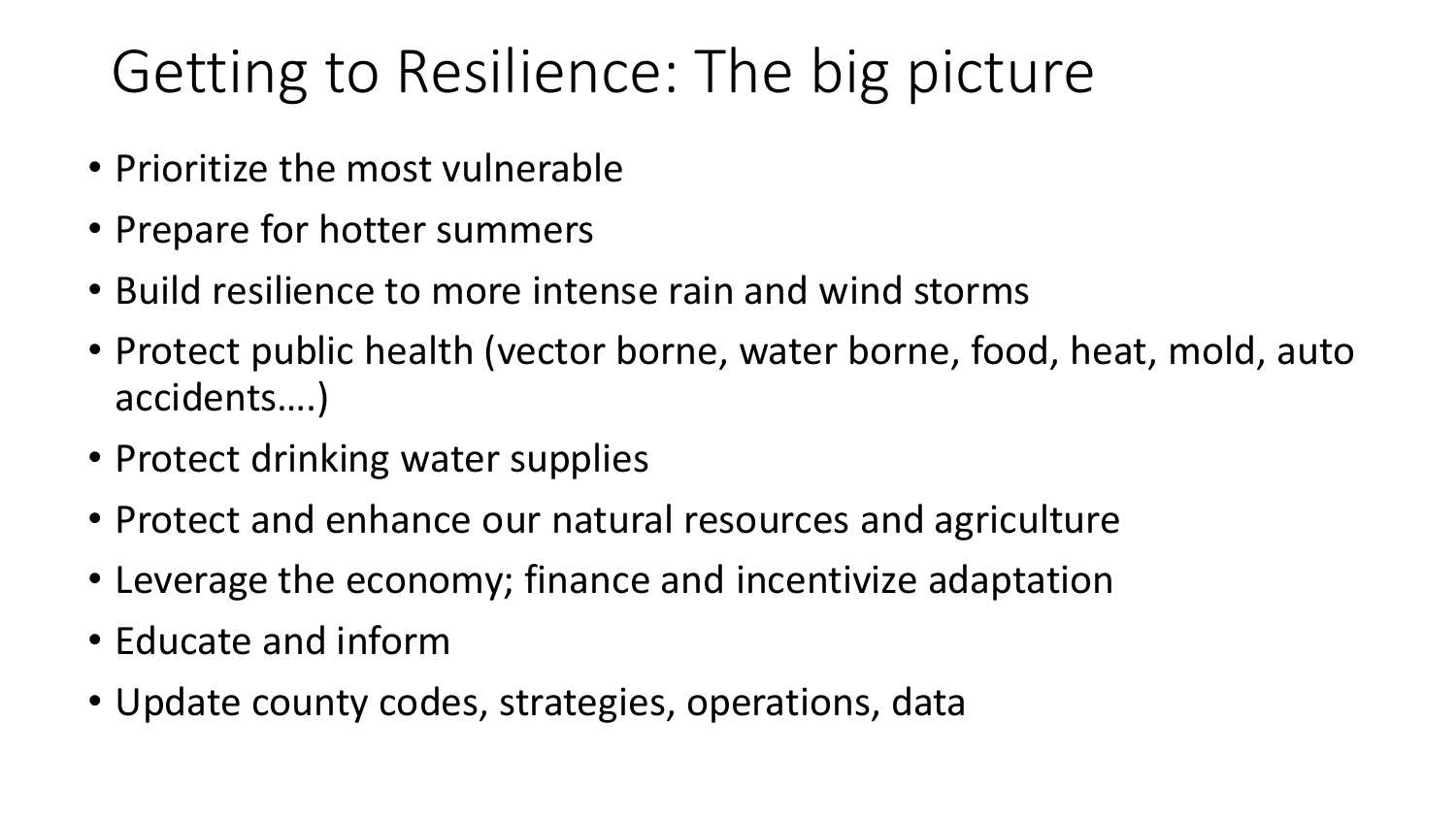*1. Protect the most vulnerable*

1.1 Adopt strategies and actions that focus on building resilience for vulnerable communities.

• incl. community engagement, proximity of services, landlord incentives and requirements, avoid causing further inequities

1.2. Focus on reducing health risks exacerbated by climate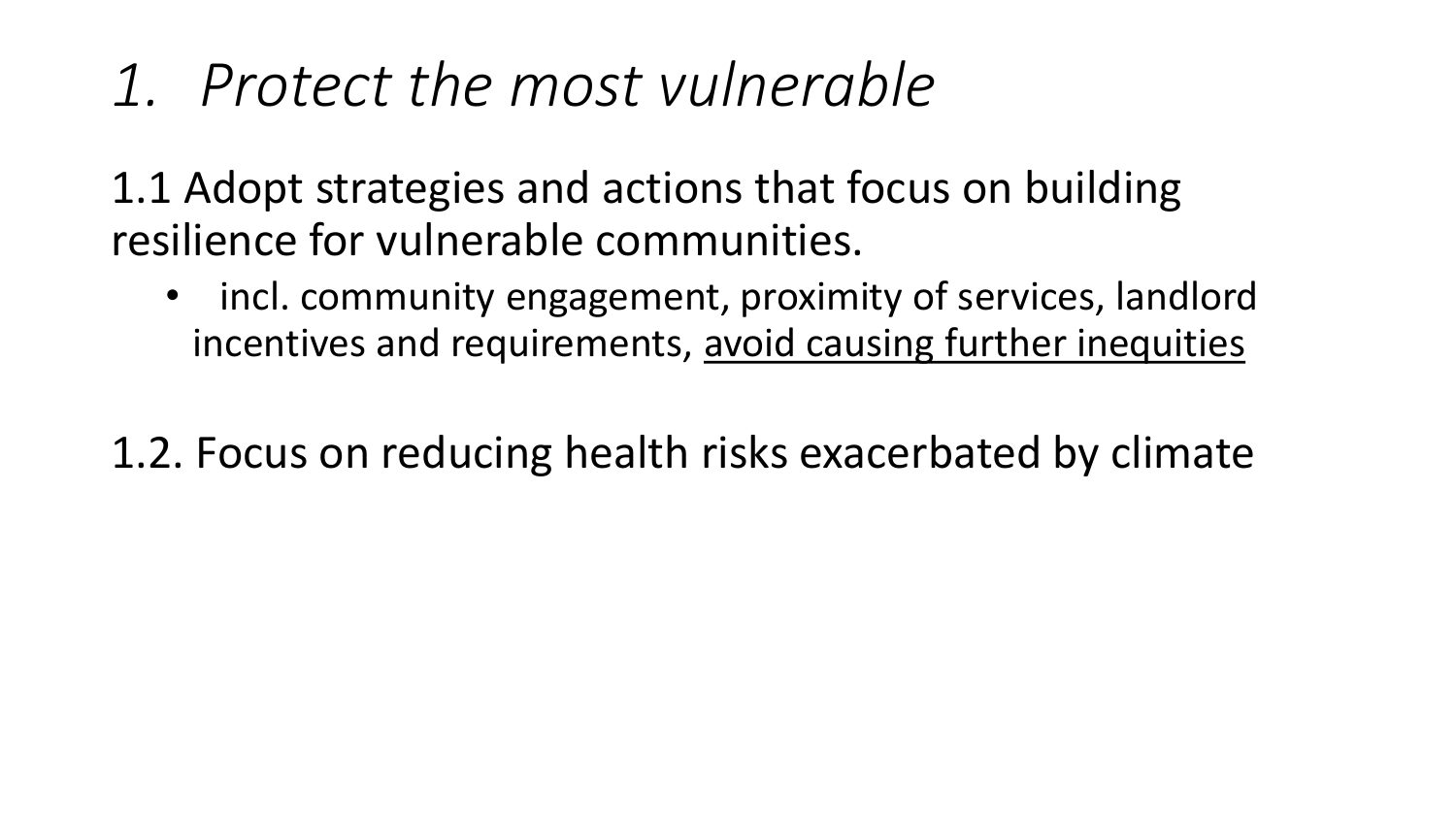*2. Extreme Temperature*

2.1 Monitor, model, and target hot areas

2.2 Cool and energy efficient building standards i.e., cool materials, green roofs, etc.

2.3 Urban canopy, green corridors, streetscaping

2.4 Private sector landscaping to expand shade and reduce urban heat islands.

2.5 Community-based resilience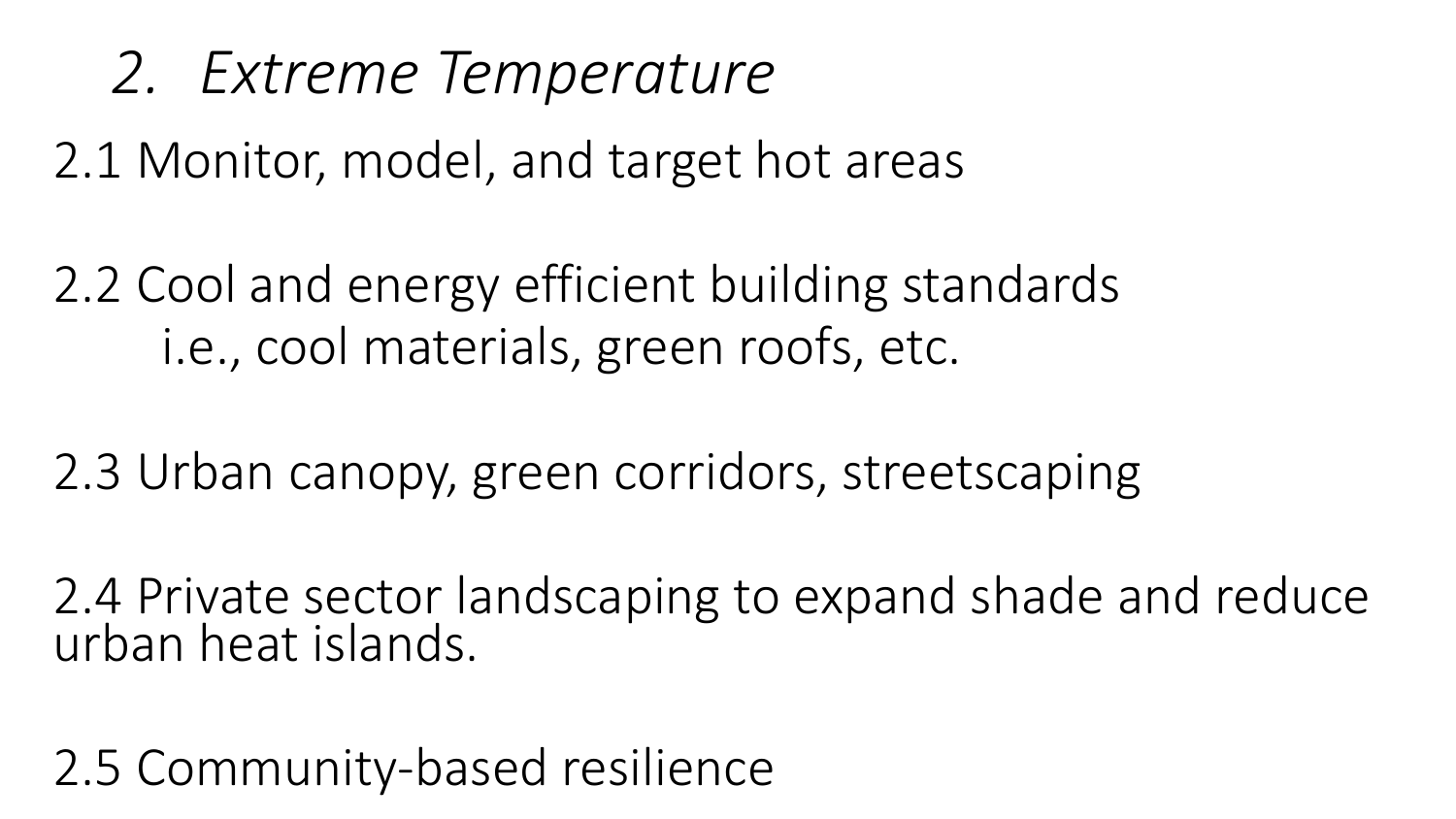#### *3. Flood and wind*

3.1 Improve hydrological analysis of wet weather and storms; overlay with trends in land use/land cover change.

3.2 Adopt aggressive requirements for all new development.

3.3 Retrofit existing homes and buildings to protective standards.

3.4 Comprehensive review of transportation infrastructure, dams, and other public utilities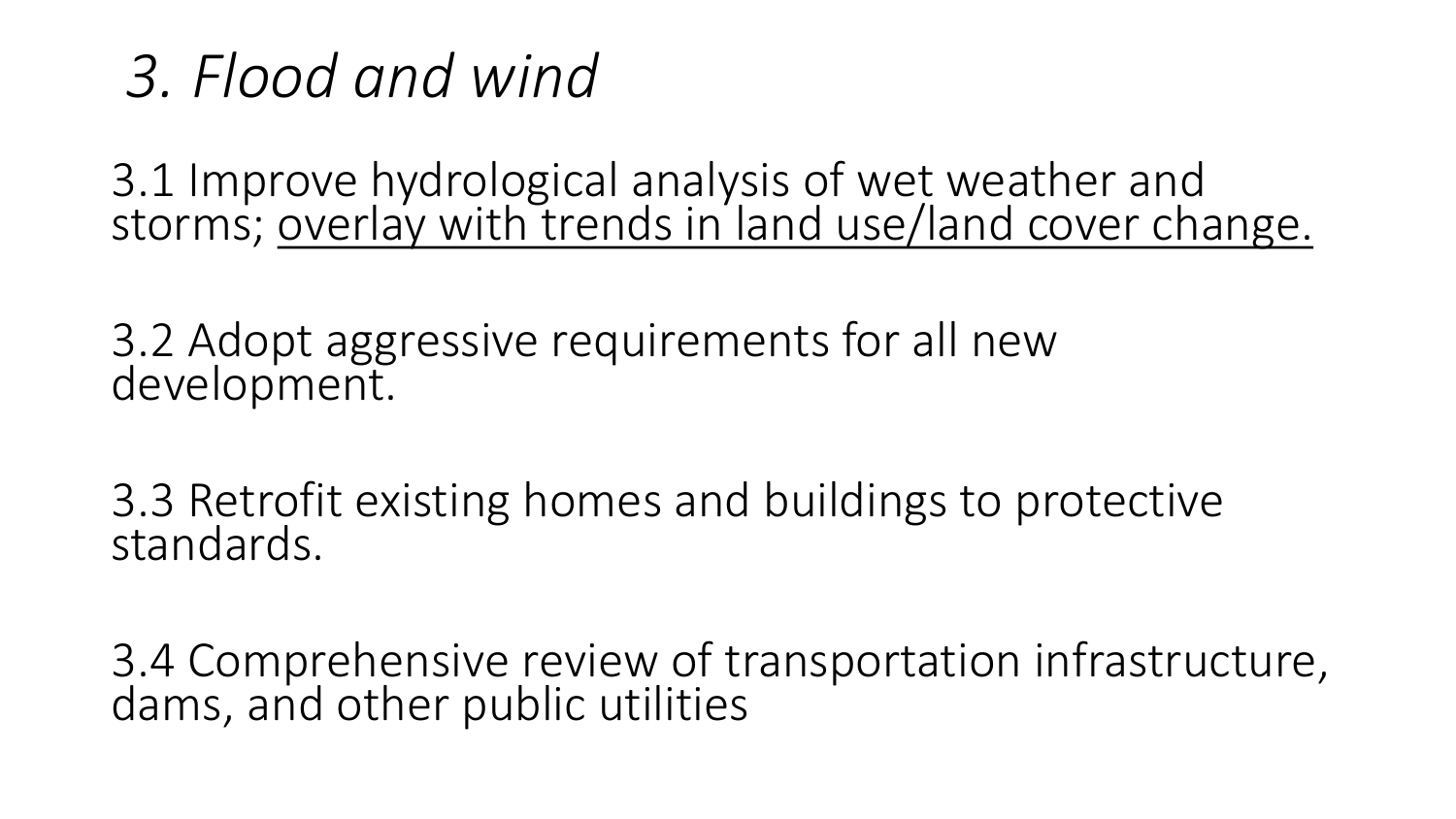#### *4. Public health threats*

4.1 Integrate climate risks into County HHS, hazard mitigation, and emergency response operations

4.2 Food, water and vector borne disease

4.3 Heat & flood related (Asthma, heart attacks, mental health…)

4.4 Motor vehicle accidents and drowning

4.5 Public outreach on managing health risk of climate change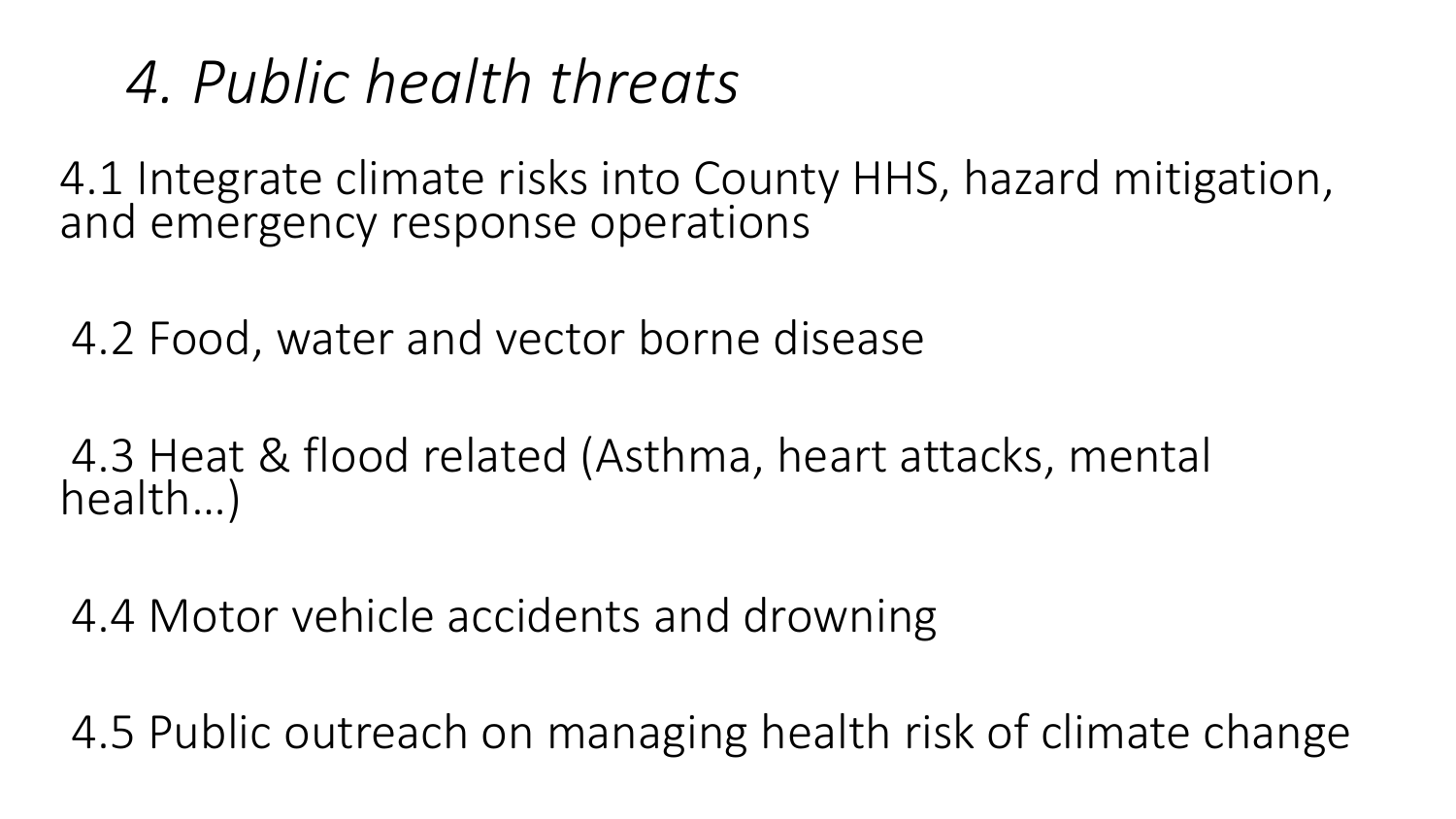#### *5. Drinking water supplies*

5.1 Long-term water supply and demand strategies

5.2 Water quality protection strategies

5.3 Actions that recognize the interdependency between water, energy, and other strategies.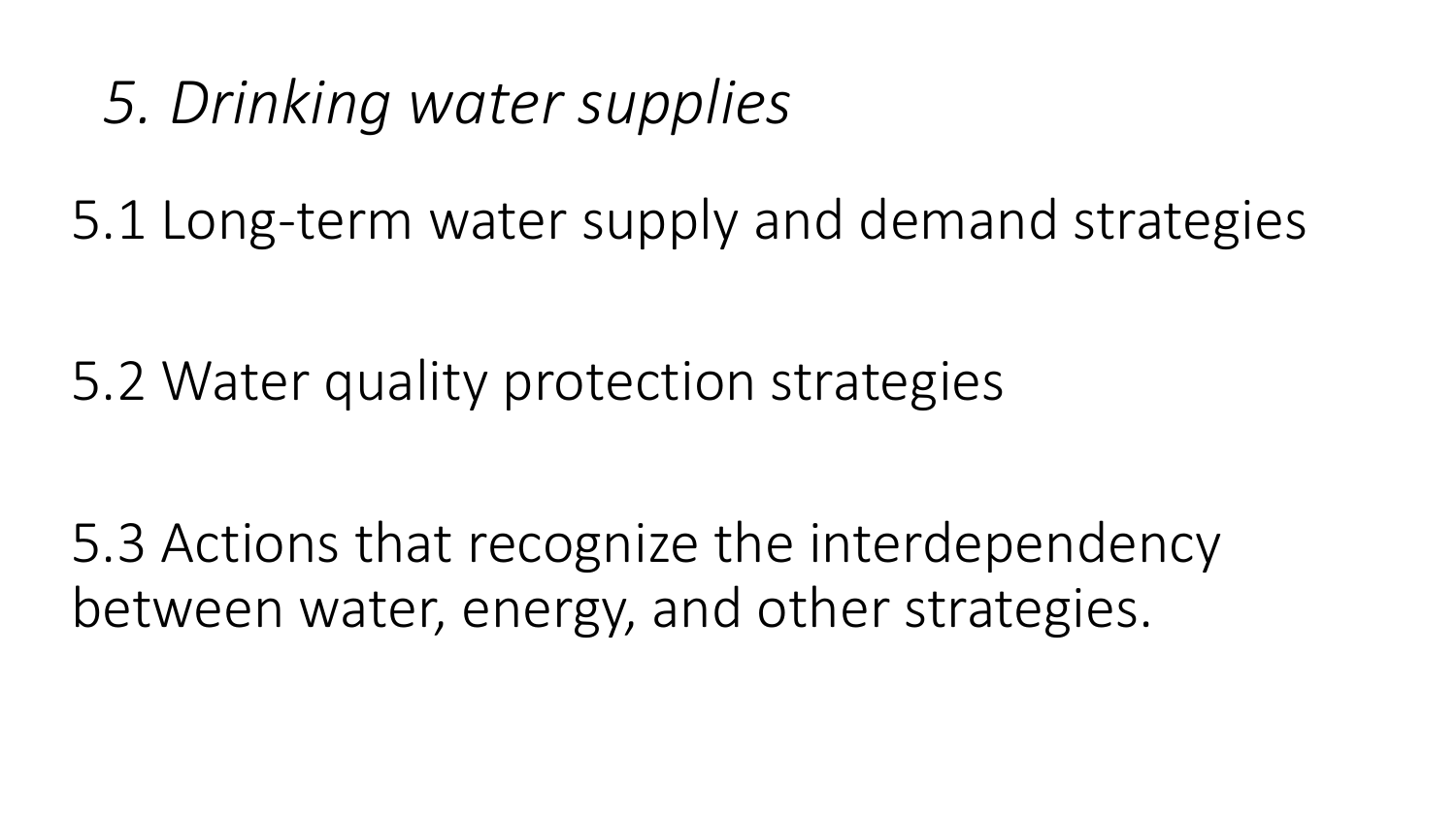### *6. Natural resources and agriculture*

6.1 Conserve, expand, and connect natural and protected areas.

6.2 Restore degraded habitat and enhance suburban habitat.

6.3 Manage invasive and nonnative species.

6.4 Reduce non-climate stressors on native species and ecosystems.

6.5 Promote climate resilient agricultural practices.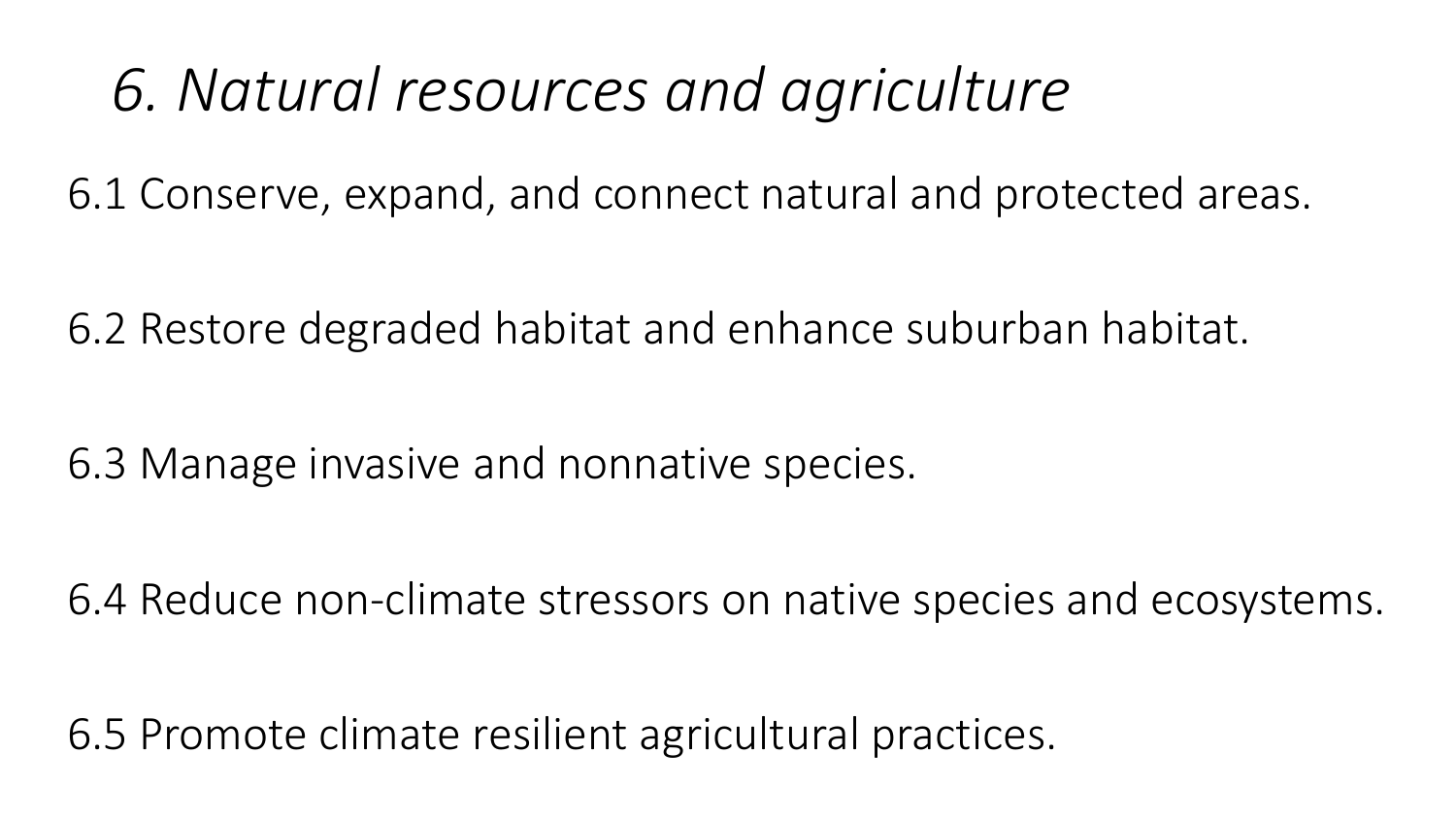## *7. Economy and financing*

7.1 Business and development: minimizing disruption and maximizing opportunities.

7.2 Financing adaptation.

7.3 Incentivizing adaptation.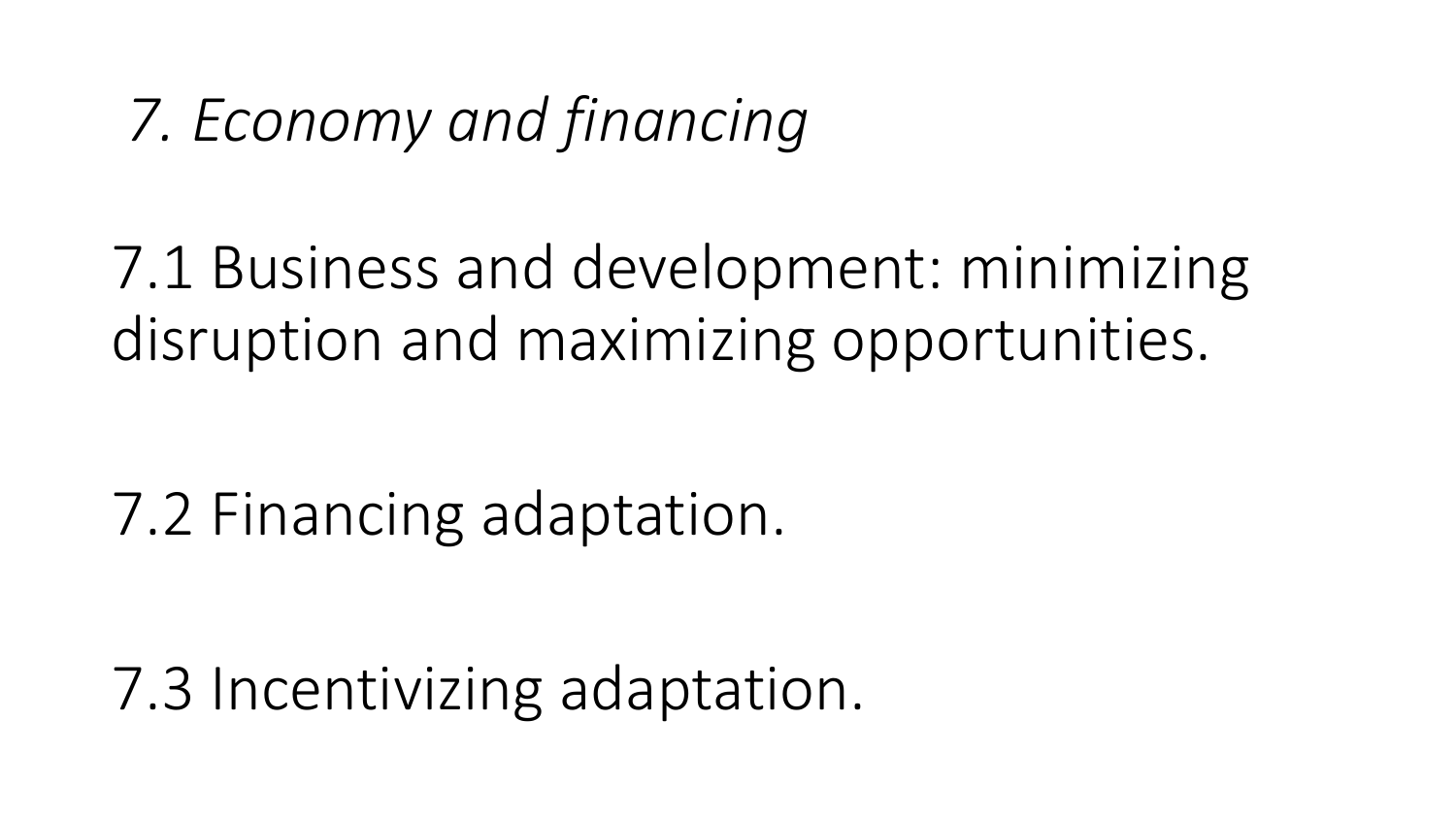### *8. Public and multi-jurisdictional engagement*

8.1 Build awareness about the County's actions on hazard mitigation and adaptation.

8.2 Inform the public how they can protect their own families and homes

8.3 Engage the business community about the potential impacts and opportunities

8.4 Coordinate other jurisdictions